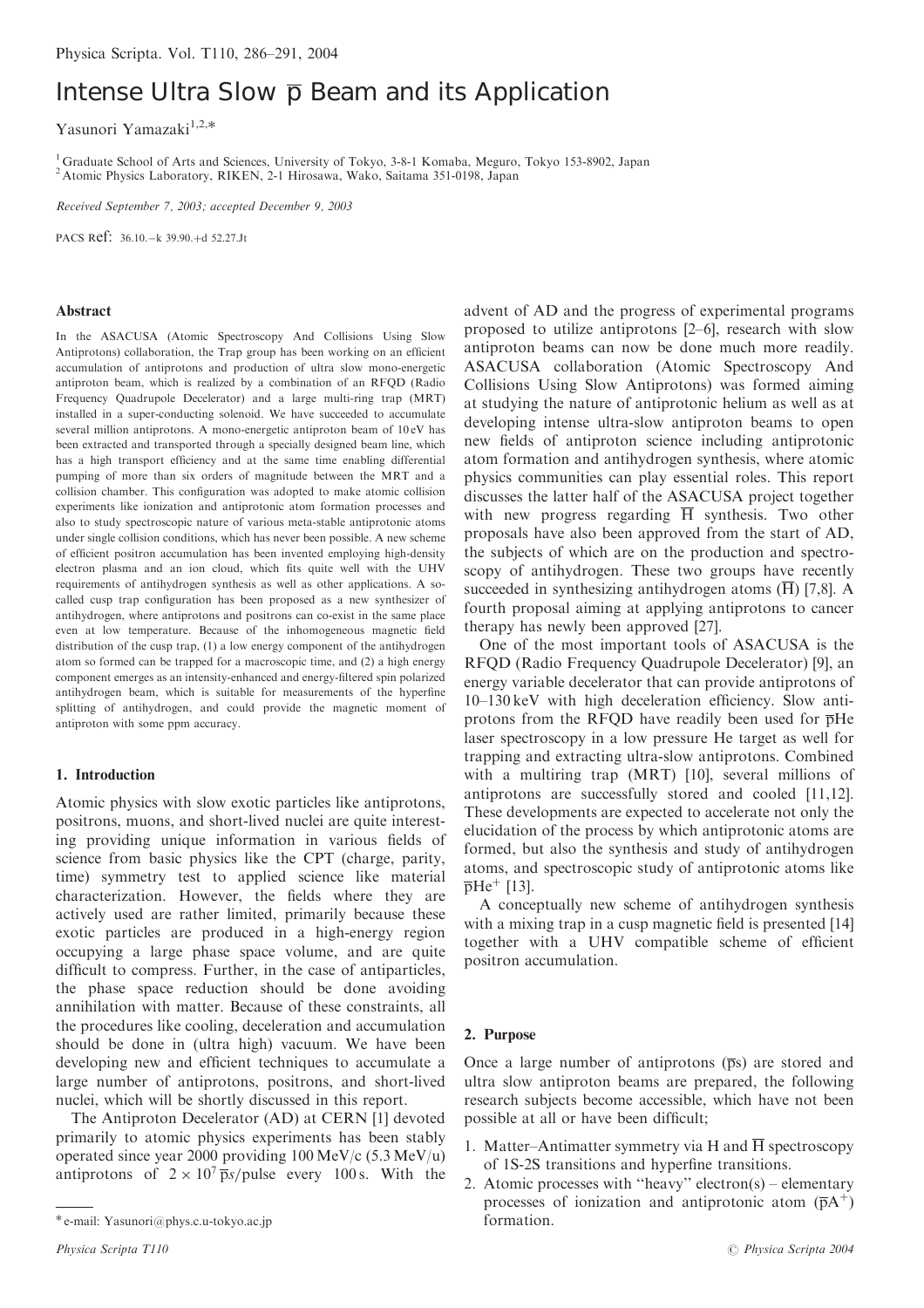- 3. Spectroscopic study of  $\overline{p}A^+$  like  $\overline{p}p$  in meta-stable states, which has only been possible for  $\overline{p}He^+$  because of their extreme meta-stability even in liquid He.
- 4. Probing nuclear structure of short-lived radio isotope (RI) ions via momentum spectroscopy of residual nuclei after antiproton induced one nucleon pick up.
- 5. Interaction with solid (surface), elemental analysis, and radiation damage.
- 6. Non-neutral plasma physics of antiparticles.

Table I shows the present status of the matter-antimatter (a)symmetry with respect to the mass, charge, and g-factor for three particle-antiparticle pairs,  $e^- / e^+$ ,  $p / \overline{p}$ , and  $n / \overline{n}$ [15]. It is seen that the mass and charge difference of these particles have been proved to be the same with a precision of parts in  $10^8$  (actually the charge to mass ratio  $q/m$  is known in parts in  $10^{11}$  by measuring the cyclotron frequency in a Penning trap [16]). The magnetic moment of the antiproton on the other hand, is known only with the precision of parts in  $10<sup>3</sup>$  although that of the proton has been determined down to parts in  $10^9$  [17]. It is therefore quite important and interesting to determine the antiproton magnetic moment with better accuracy, which could be a potential candidate for high-precision CPT-symmetry tests [18] complimenting 1S-2S laser spectroscopy of antihydrogen. For laser spectroscopy of antihydrogen with the same precision as that of hydrogen (down to parts in 10<sup>14</sup> [19]), preparation of an intense cold  $\overline{H}$  beam or laser cooled  $\overline{H}$  atoms is necessary. Antihydrogen atoms in a magnetic bottle could be another possibility at the cost of resolution due to its magnetic field inhomogeneity. It is noted that the magnetic bottle does not coexist with a nested trap with a uniform magnetic field, which has been commonly used in antihydrogen synthesis. The key issue is then to invent a proper scheme to prepare an ensemble of "high quality" antihydrogen suitable for experiments. A possible candidate is discussed in Section 4.

Item 2, atomic physics with a ''heavy'' electron, was discussed previously [11] and is not repeated here. It is noted that a full quantum mechanical calculation of protonium formation has recently been reported [20]. High precision laser spectroscopy of meta-stable  $\overline{p}He^+$  has a long history and has been intensively studied by the ASACUSA collaboration, as has recently been summarized in a review article [13]. One of the interesting applications of  $\overline{p}A$  is to probe the neutron and proton distribution [21]. Once an antiprotonic atom is formed with an antiproton in a high Rydberg state  $(n \sim 40)$ , it cascades down emitting Auger electrons and X rays, and eventually annihilates with a proton/neutron near the surface of the nucleus. It is then expected that an analysis of the residual nuclei provides the spatial and momentum distributions of protons and neutrons near the surface of the nucleus. Such an investiga-

Table I. A couple of examples of particle and antiparticle symmetry Ref. [15].

|                    | $(m_m - m_a)/m$               | $(q_m-q_a)/q$                   | $(g_m - g_a)/g$                  |
|--------------------|-------------------------------|---------------------------------|----------------------------------|
| $e^{-}$ vs $e^{+}$ | $< 8 \times 10^{-9}$          | $< 4 \times 10^{-8}$            | $(-0.5 \pm 2.1) \times 10^{-12}$ |
| $p \, vs \bar{p}$  | $(-2 \pm 2.3) \times 10^{-8}$ | $(-2.5 \pm 2.3) \times 10^{-8}$ | $(-2.6 \pm 2.9) \times 10^{-3}$  |
| n vs $\bar{n}$     | $(9 \pm 5) \times 10^{-5}$    |                                 |                                  |

tion could be applied to short-lived nuclei [22]. We have developed a so-called RF Ion Guide technique [23] to produce thermal RI ions, which allow to study, e.g., the Bohr–Weisskopf effect [24] via high-resolution laser and microwave spectroscopy, the mass formula of short-lived RI, etc. RI ions are supplied from a projectile fragment separator with much less restriction on the chemical and material properties and lifetimes, which is quite different from the ISOL (Isotope Separator On-Line) scheme [25]. The recombination process between an antiproton and an ion has been theoretically studied, which predicts that the recombination cross sections could be comparable to or even larger than neutral targets [26]. The item 5 has practical importance, e.g., in constructing high sensitive detectors for slow antiprotons, and also in cancer therapy with antiprotons [27].

## 3.  $\bar{p}$  Accumulation

Antiprotons are produced in proton-nucleon collisions, e.g.,

 $p + p \rightarrow \overline{p} + p + p + p.$ 

The threshold kinetic energy of a proton to produce an antiproton is  $\sim 6 \,\text{GeV}$ , and the corresponding minimum kinetic energy of the antiproton in the laboratory frame is  $\sim$  1 GeV. In the case of AD which is schematically shown in Fig. 1,  $3.5 \text{ GeV/c}$  antiprotons produced with  $26 \text{ GeV/c}$ protons are accumulated, cooled, and decelerated down to  $100 \,\mathrm{MeV/c}$  (5.3 MeV/u), and are eventually extracted as a pulsed beam of 90 ns in width containing  $2 \times 10^7$  antiprotons every  $\sim 100$  s. Usually, a simple degrader foil technique is applied to this 5 MeV beam to prepare antiprotons around 10 keV and lower for trapping. In this case, the trapping efficiency cannot be great at all, because the energy spread after large energy loss is quite large, actually much larger than the resultant average energy [28], and a considerable fraction of antiprotons are stopped and annihilate in the degrader foil. In order to overcome this bottle-neck difficulty, an RFQD (Radio Frequency Quadrupole Decelerator) [29], an energy variable decelerator (10–130 keV), has been installed in the ASACUSA beamline as shown in Fig. 1. The deceleration efficiency has been found to be  $\sim$ 25%, i.e.,  $\sim$ 5 million antiprotons are supplied from the RFQD per one AD shot. Antiprotons so decelerated are injected in an MRT (MultiRing Trap) [10] via two thin foils  $(\sim 90 \,\mu g/cm^2$ each), which ''decelerate'' antiprotons with energies less than 10 keV and also isolate the trap vacuum from the RFQD vacuum. Decelerated antiprotons are reflected by a downstream end electrode of the MRT, which is biased at -10 kV: Before the reflected antiprotons reach an upstream end electrode, which is grounded when the decelerated antiprotons are coming in is now biased at  $-10 \text{kV}$  with a fast switch, thus antiprotons are confined in the MRT. Antiprotons are then cooled below eV with electrons preloaded at the center of the MRT, and eventually condense together with electrons. At the moment,  $\sim$  1 million antiprotons are stored per one AD shot, which is several tens times more efficient than the simple degrader foil scheme. By stacking antiprotons for several AD shots,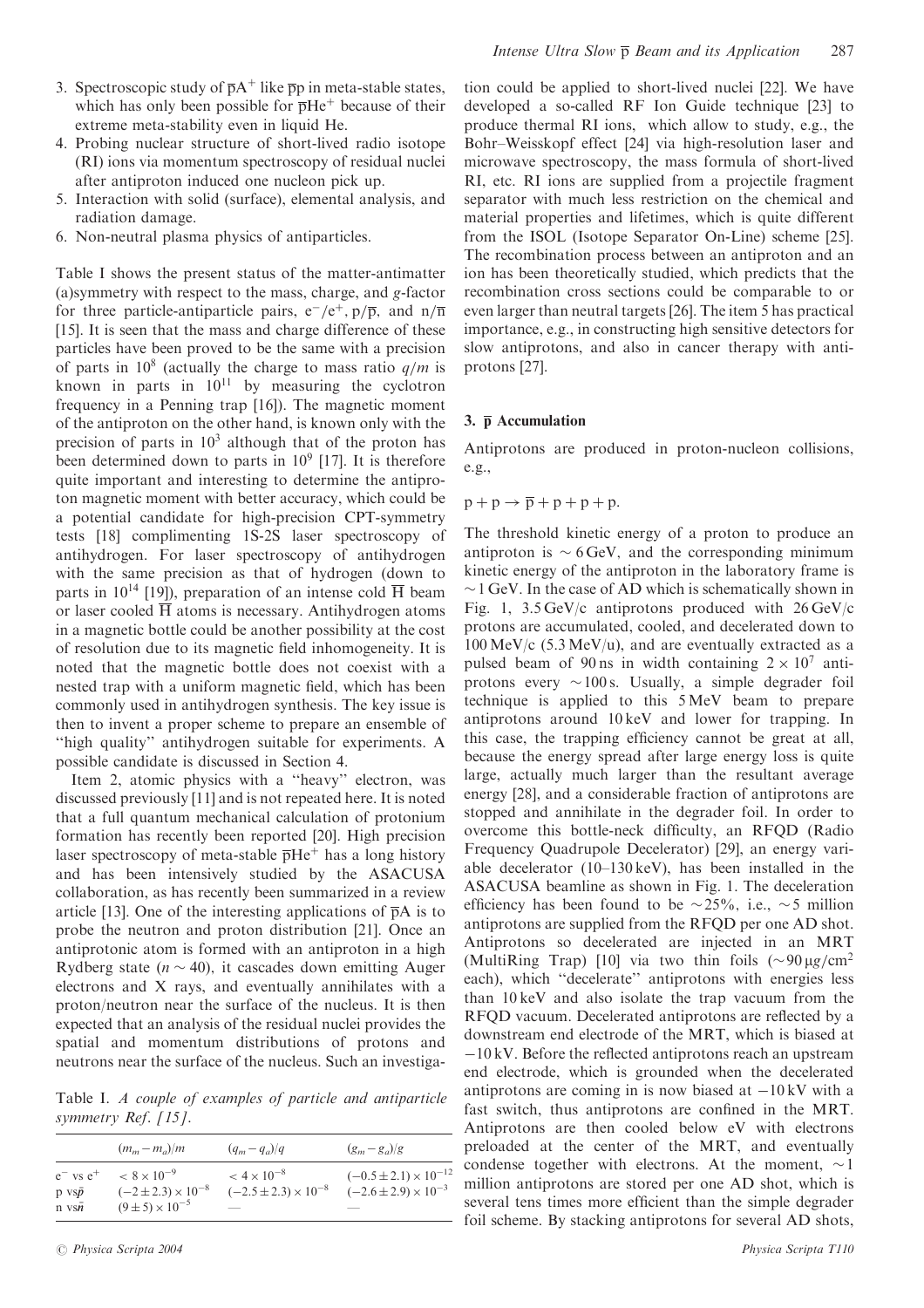

Fig. 1. A schematic layout of AD, ASACUSA, ATHENA, and ATRAP. A magnified view of the RFQD is shown in the left half of AD.

several million antiprotons are accumulated, which is the largest number ever stored at rest. By this way, the energy of the antiprotons is reduced more than 9 orders of magnitude. The electrodes around the center of the MRT are biased so that a harmonic potential is formed along the trap axis, which enables stable trapping of a large number of antiprotons [10], and at the same time to figure out the shape, density, and temperature of the electron plasma non-destructively by monitoring electrostatic eigenmodes of the plasma. For example, the frequency evolution of the (2,0) and (3,0) modes have been successfully observed when antiprotons are injected, revealing that the plasma temperature rises about 0.6 eV within a few seconds, and then returns slowly to the original temperature in a few tens seconds [30]. A similar feature has also been observed for proton cooling with electrons [31].

Cold antiprotons are then extracted as an ultra-slow mono-energetic beam of 10 eV–500 eV through a specially designed beam line [32], which enables to transport antiprotons with high efficiency at the same time realizing a large differential pumping ability of more than 6 orders of magnitude.

## 4. Polarized  $\overline{H}$  beam with a cusp trap

The successful trapping of a large number of antiprotons and extraction of them as ultra-slow  $\bar{p}$  beams will accelerate not only the elucidation of the process by which antiprotonic atoms are formed, but also the synthesis and study of antihydrogen atoms. According to this line, a new scheme of cold antihydrogen synthesis has been proposed [14], where a recombination trap consisting of a magnetic quadrupole (cusp) formed by a pair of superconducting solenoids (see Fig. 2) and an electrostatic octupole formed by five axially-symmetric electrodes is used, which is referred to as an MCEO (magnetic cusp and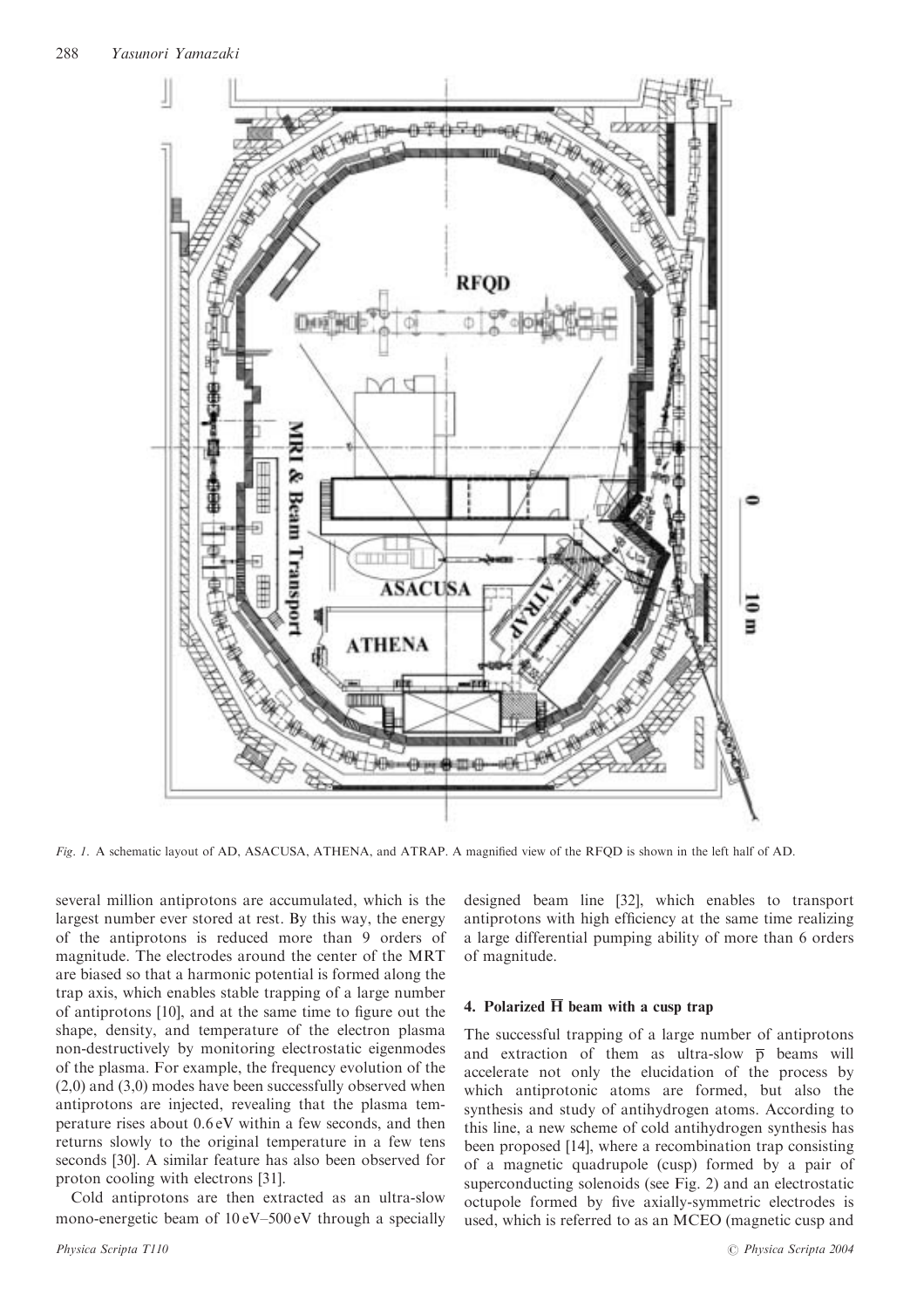

Fig. 2. A schematic layout of the cusp trap configuration (the left half) together with a microwave cavity and a magnetic sextupole lens for hyperfine transition measurements.

an electric octupole) trap hereafter. Slow positrons injected in the MCEO oscillate along the magnetic field line if the octupole electric field is applied after the injection [34]. Figure 3 shows the electric potential distribution by contour lines. In an inhomogeneous magnetic field  $\bm{B}$ , a positron with the orbital magnetic moment  $\mu_c$  is subject to the force  $-|\mu_c|\nabla|\mathbf{B}|$ . In other words, positrons are in equilibrium along the magnetic field direction when the force due to their space charge balances with the sum of the octupole electric field and  $-|\mu_c|\nabla|\mathbf{B}|$ , i.e., some excess positrons can be stored in the MCEO [35]. The maximum magnetic field of the MCEO is designed to be  $\sim$  3.5 T with a field gradient as strong as  $\sim 30 \text{ T/m}$ , i.e., positrons are cooled down via synchrotron radiation to the environmental temperature of  $\sim$ 4 K. After positrons are stored and cooled, antiprotons are introduced along the MCEO axis. An additional electric field is necessary to confine antiprotons until they are thermalized, which is realized by a couple of electrodes covering the MCEO from outside as shown in Fig. 3. An example of the simulated antiproton trajectories is plotted in Fig. 3, indicating its stability. Because of the excess charge of positrons discussed above,

antiprotons will condensate at the center of the MCEO once they are cooled down, forming an electrically neutral mixture of positrons and antiprotons in the central part. As a natural consequence, efficient antihydrogen synthesis will take place even at very low temperature. This feature is quite different from the nested trap scheme.

An antihydrogen formed at the center of the MCEO drifts into an area where the magnetic field is finite, where an  $\overline{H}$  atom with total spin  $F = 1$  splits into three states,  $(F, M_F) = (1, 1), (1, 0), (1, -1)$  according to the total magnetic quantum number  $M_F$ . The magnetic moment  $\mu_c$  in the state (1,1) or (1,0) is anti-parallel to the magnetic field  $\boldsymbol{B}$ and such states prefer lower fields (LS: low-field seeker states) while the  $(1, -1)$  state and the  $(0,0)$  state  $(F = 0)$ move towards higher fields (HS: high-field seeker states). LS atoms are decelerated when they move outward and deflected if their kinetic energies are lower than the potential barrier of the cusp magnetic field  $(\sim 0.2 \,\text{meV})$ , i.e., the MCEO acts as an  $\overline{H}$  trap. However, when their energy is higher than the potential barrier, they are focused like in the case of an electrostatic charged particle lens.



Fig. 3. Electrode configuration for the octapole electric field formation for positron trapping and the outer electrodes for hot antiproton confinement (symmetric with respect to the axis z). The solid lines show the equi-potential lines in and outside the MECO. An example of the trajectories of 30 eV antiprotons is also given.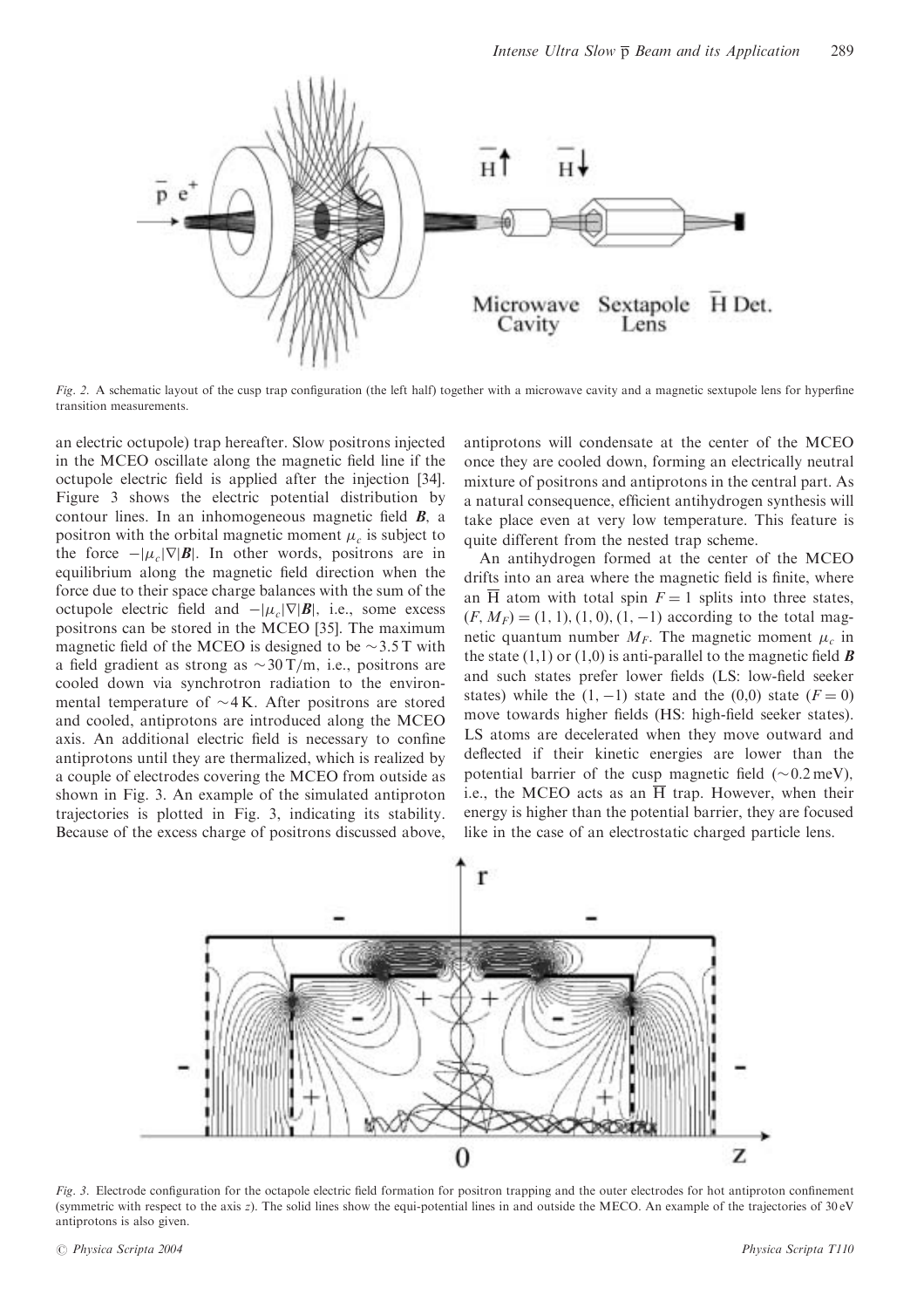

Fig. 4. The solid lines are the trajectories of  $0.268 \text{ meV}$  Hs in the LS(1,1) state with emission angles  $q = (1)5$ , (2) 10, (3) 20, and (4) 30°. The dotted lines are those of  $0.268 \,\text{meV}$  Hs in the HS $(1, -1)$  state with the emission angle  $q = (1)$  0.5, (2) 1.1, (3) 3, and (4) 5°. The EA indicates the entrance aperture of the microwave cavity.

The solid lines in Fig. 4 show trajectories of 0.268 meV H atoms in LS(1,1) states formed at the center of the MCEO. It was found that such LS atoms with divergence angle  $\theta$  < 24 $\degree$  can pass the entrance aperture of a microwave cavity (EA in Fig. 4) having a geometric acceptance angle of  $\theta \sim 1^{\circ}$ , i.e., the antihydrogen flux reaching the EA is enhanced by two and a half orders of magnitude. On the other hand, HS antihydrogen atoms are defocused and those emitted with  $\theta > 0.9^{\circ}$  do not reach the observation area, i.e., the antihydrogen beam reaching the microwave cavity is more than 99% spin-polarized.

As shown in Fig. 2, the antihydrogen beam in LS states is then spin-flipped in the microwave cavity if the frequency matches, passes through the sextupole lens (magnet) and finally focuses on the  $\overline{H}$  detector if they are in HS states. Technically, this part has been well established with atomic hydrogen experiments sometime ago. Again the key issue is the preparation of a proper antihydrogen beam. Considering that the interaction time of antihydrogen with the microwave field is  $\sim$  1 ms (a few hundreds of m/s in velocity and a cavity size of a fraction of m, the order of the microwave wavelength), the expected accuracy of the antiproton magnetic moment is of the order of ppm, which is 3 orders of magnitude improvement over the present accuracy (see table I).

 $\overline{H}$ s in LS states with relatively low kinetic energies are selectively trapped, i.e., the MCEO is an accumulator/ reservoir of spin-polarized antihydrogen atoms, which can supply a pulsed, spin-polarized, low energy antihydrogen beam. The lifetime of the  $\overline{H}$  ensemble in the trap may be determined by the frequency of the Majorana spin-flip transitions [36], which take place only in the  $B \sim 0$  region very close to the center of the MCEO, and the practical trapping time is expected to be much longer than a second [37].

## 5. Positron accumulation

The accumulation of a large number of positrons is, in addition to the  $\bar{p}$  accumulation discussed in Section 3, the key ingredient to synthesize antihydrogen. We have developed an efficient and UHV (ultra high vacuum) compatible accumulation scheme. Once a large number of positrons are stored, a variety of applications emerge, which include low energy atomic collisions [38,39], plasma physics [40], positronium production [41,42], and positron cooling of highly charged ions [43]. Until now, resistive cooling [44] and field ionization of positronium in high Rydberg states [45] have been developed as UHV compatible schemes employing <sup>22</sup>Na source although their efficiencies are relatively low  $(\sim 2.8, \text{ and})$  $\sim$ 11 e<sup>+</sup>/s/mCi, respectively). When UHV requirements are relaxed, a  $N_2$  buffer gas method has been proved to be efficient [46], which yields more than  $10^4$  e<sup>+</sup>/s/mCi, where positrons are accumulated in vacuum of  $10^{-4}$  Pa. We discuss here a new positron accumulation scheme, where a combination of high-density electron plasma and an ion cloud is used as ''stoppers'' of positrons.

Figure 5 shows a schematic configuration of the experimental setup [47], which consists of an electron gun, a multi-ring trap (MRT), a movable W(100) remoderator, a faraday cup, and a NaI  $\gamma$ -ray detector. The MRT and re-moderator are in a cryogenic UHV bore tube of a 5 T superconducting solenoid. Slow positrons from a solid Ne moderator are transported into the MRT and injected on the re-moderator. Low energy positrons from the re-moderator are accumulated through collisions with high-density electron plasma and an ion cloud in the MRT.

Figure 6 shows the accumulation efficiency of positrons as a function of the number of electrons in the plasma, which increases monotonically and then flats off. It is seen that an accumulation rate as high as  $400 e^{+}/s/mCi$  is reached, which is more than 30 times higher than other UHV compatible schemes. It was found that the positron accumulation proceeds even without ions although the efficiency is reduced by a factor of 10 (the open circle in Fig. 6) but no positrons are trapped without electrons, i.e., the primary process observed here is the energy loss in the electron plasma and then the momentum transfer collisions with ions in the positron trap.

The maximum trapping efficiency is calculated considering the stopping power of positrons in electron plasma [48], which can more or less reproduce the observed behavior in Fig. 6.

## 5. Summary & future

New schemes to effectively accumulate a large number of antiprotons and positrons are discussed together with a



Fig. 5. A schematic diagram of the experimental setup for the UHV compatible positron accumulation (See the text for details). [47]